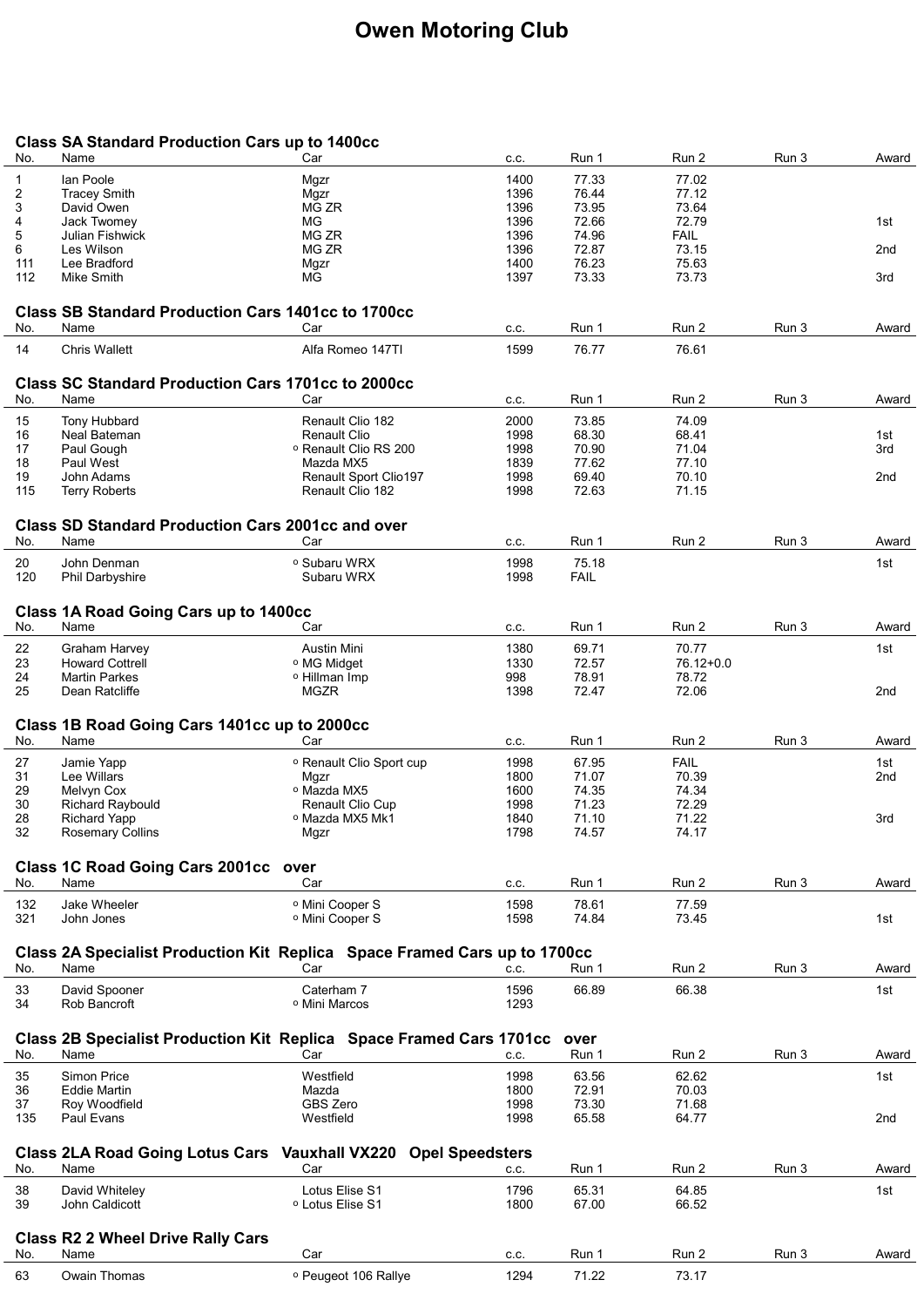## Class R2 - Continued

| 64  | <b>William Rushton</b> | Ford Escort         | 1999 | 67.35 | 68.85 | 1st |
|-----|------------------------|---------------------|------|-------|-------|-----|
| 26  | Derrick Wallbank       | <b>Ford Cortina</b> | 1600 |       |       |     |
| 164 | Russel Horton          | <b>Ford Escort</b>  | 1999 | 71.04 | 70.51 | 2nd |